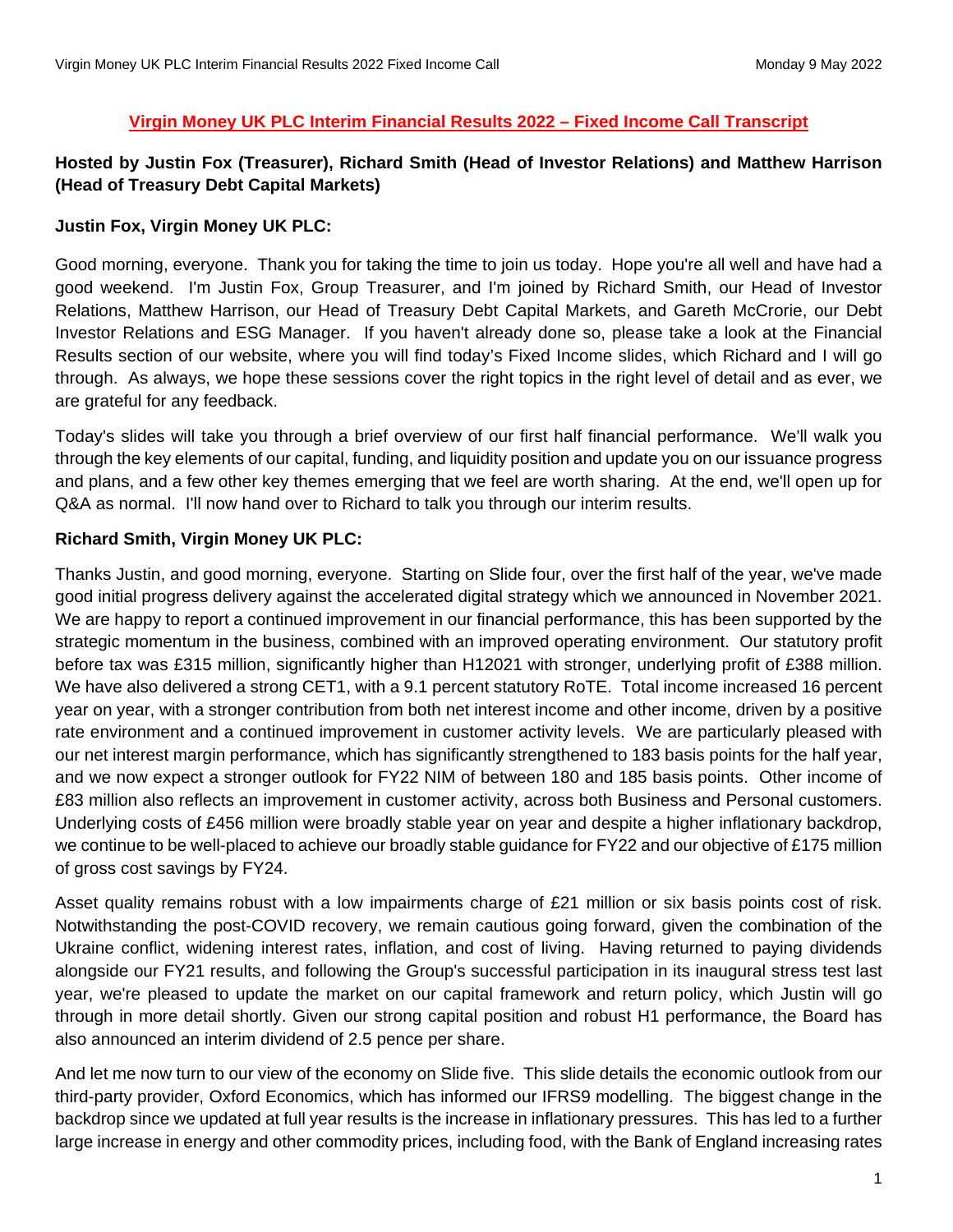and a significant steeping of the yield curve in response. The latest outlook for GDP currently remains resilient, despite slowing growth in Q1 and the base case suggests that the economy broadly has recovered back to pre-pandemic levels.

Consumer activities levels remain strong across our credit card book with spending now back to pre-pandemic levels across all categories, including travel. There is some potential that we could see slower growth in certain segments, such as the mortgage market as rates rise further, but to date, that's been limited. Expectations of peak unemployment continue to reduce in the most recent outlook, with levels predicted to remain below 4 percent in the base case. Our early warning indicators continue to be benign, and whilst the outlook is more uncertain, we are tracking these inflationary pressures carefully for any impacts that they might have, including cost of living for individuals, and also for our business customers. However, overall, our book is performing well, and we'll be monitoring closely.

Moving on to Slide six. You'll see here that we have managed overall volume broadly flat across the period with strong growth in Unsecured, offset by modest reductions across Mortgages and total Business. In Mortgages, we've been selective on new business volumes, given the competitive backdrop. At the full year, we mentioned that we were seeing spreads below the back book level, and this trend has continued through the first half. So we are comfortable with our defensive performance, and we will look to regrow the mortgage book with the market, when pricing is more attractive. Business lending has reduced 2.5 percent, reflecting reductions in government guaranteed lending schemes, as expected. In the BAU Business book, we saw growth in balances in the second quarter, and we are building a strong pipeline into the second half of the year, and we expect to see those balances continue to grow. We're happy with our performance in Unsecured, where we've grown balances by 7 percent, led by cards, where we continue to take market share. In March, we saw the highest ever amount of monthly retail spend, and we continue to expect strong levels of growth for the remainder of the year, supported by the strength of our digital propositions.

Moving on to asset quality on Slide seven. We're pleased with the quality of our lending book, and are well placed to manage through current risks and uncertainties. We are, of course, keeping a close eye on the war in the Ukraine, though, would note that we have no meaningful direct exposures to Russia or Ukraine, as a UK focused lender. Overall, our final ECL provision of £479 million reflects a reduction of £25 million from FY21, set out on the left. That performance reflects our solid credit quality, which has remained resilient throughout the year, with low arrears and default levels, and refreshed economic scenarios. We reduced total PMAs by around £30 million, despite including an additional PMA of £25 million to take into account possible impacts of affordability stresses on existing customers. Despite the reduction in provisions, we've maintained a strong coverage ratio of 66 basis points, which remains well above pre-pandemic levels. This resulted in a modest income statement impairment charge of £21 million, equivalent to a cost of risk of six basis points. Looking ahead, we expect our cost of risk to rise through FY22 towards through the cycle levels. We are conscious that the outlook remains uncertain, especially with high rates of inflation increasing the cost of living. We have yet to identify any material concerns across lending portfolios, but are monitoring the situation very closely and are taking action on additional underwriting measures to reflect the affordability stresses for new customers.

Moving on to our progress on sustainability on Slide eight. Our ESG agenda continues to gain momentum, and progress has been made across all of our ESG goals. Sustainability implies 'over a long period of time' and we remain focused on embedding ESG throughout the organisation, to support our 2030 aspirations and ultimately, a more sustainable future. However, it's worth taking the time to reflect on some of our 'here and now' achievements. These include our continued focus on defining a national measure for the Poverty Premium in partnership with Smart Data Foundry; promoting the Turn2Us Benefits Calculator to help over 65s claim entitlements - with over 1,000 calculations now completed, something incredibly relevant against today's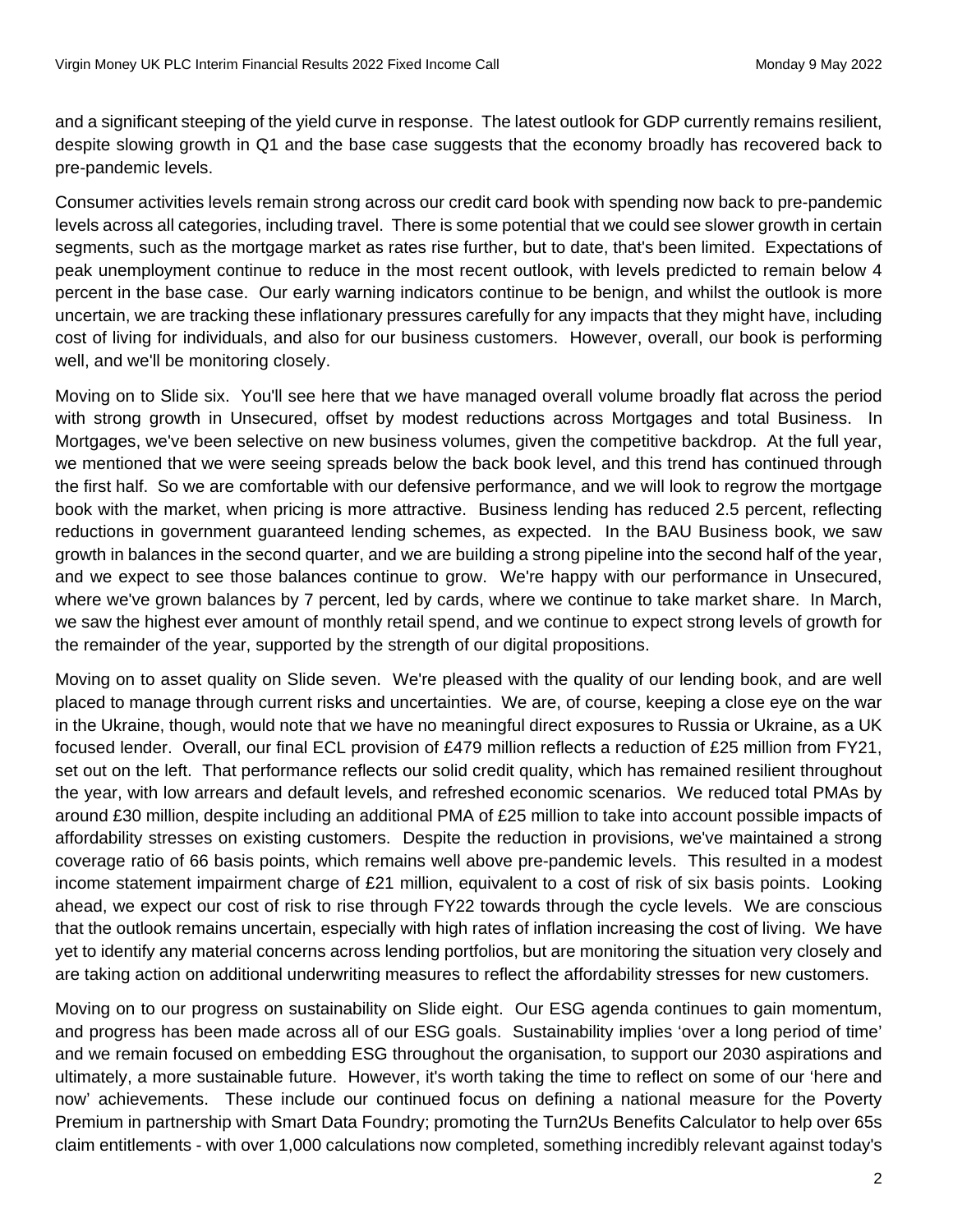cost of living squeeze. We have the Sustainable Business Coach, available in the App store, to aid new businesses to identify their high priority ESG goals, their progress score, and actionable guidance to enhance their business. From a product perspective, we launched Greener mortgages incentivising customers to own a more energy-efficient home and launched our Sustainability-linked Business Loans, waiving arrangement fees to customers who meet the thresholds set out by the Sustainable Business Coach, and we will soon be launching our agriculture specific initiatives.

Finally, in terms of our green funding plans, it is something that we continue to look at, but for the time being, we are focused on improving our data further. We are working on a data project to track EPC data across our mortgage book, and this will increase our capability, supplement our reporting, and help provide the infrastructure to support a green funding framework. We must also demonstrate lending against our new ESG products, as this will drive the funding need, and enable us to develop a truly customer-driven ESG funding solution.

Finally, I'll finish with our guidance and outlook on Slide nine. The left-hand side sets out the FY22 KPIs and guidance. We're tracking well against this, and we have given upgraded guidance for FY22 NIM and are now looking for 180 to 185 basis points, as I mentioned and we've also updated our capital framework and dividends, as promised. We are maintaining our medium-term outlook, as repeated here on the right, and in particular, our double-digit statutory RoTE, and also including the updated capital framework.

I'll now hand back to Justin, to talk through the capital, funding and the liquidity position of the Group in more detail.

# **Justin Fox:**

Thanks, Richard. So, if you could turn to Slide eleven. We are happy with our current capital position of 14.7 percent CET1 ratio, which represents a 35-basis point increase from the full year, looking through the benefit of software intangibles, now removed. Strong capital generation in the first half reflects 103 basis points of underlying profits, offset by 6 basis points from modestly higher RWAs, 10 basis points from AT1 distributions, 25 basis points from the dividend accrual at 30 percent, and 27 basis points of other items, primarily restructuring charges and acquisition accounting unwind.

Looking to the remainder of the year, we expect CET1 to remain broadly stable, reflecting continued capital generation from ongoing statutory profit, offset partly by RWA growth as the Group targets growth in higherrisk weighted unsecured and business lending and further dividend accrual. Our FY22 RWA expectation does not include any benefits from the move to IRB for our credit cards portfolio or the adoption of hybrid mortgage models, both of which await regulatory approval. We expect the mortgage hybrid models to take effect from FY23, and the cards IRB transition at some point after that.

Moving to Slide twelve. As you can see, our capital position remains robust across all measures. As at our full-year presentation, our Pillar 2A CET1 requirements reduced by 50 basis points to 1.7 percent. A lower Pillar 2A means a lower MDA hurdle at 8.7 percent, given us a meaningful £1.5 billion CET1 management buffer on top of the half billion pounds of on-balance sheet provisions. Total capital at 21.8 percent, and the U.K. leverage ratio, 5.1 percent, both remain strong and at 31.7 percent, we remain comfortably ahead of our MREL end-state requirement of 24.7 percent.

Turning now to the breakdown of our capital stack on Slide thirteen. Compared to others in the market, we have a very straightforward capital structure. All the group's regulatory capital and MREL is issued by our holding company, Virgin Money UK PLC, and it's fully eligible from a CRD-IV perspective. So, there are no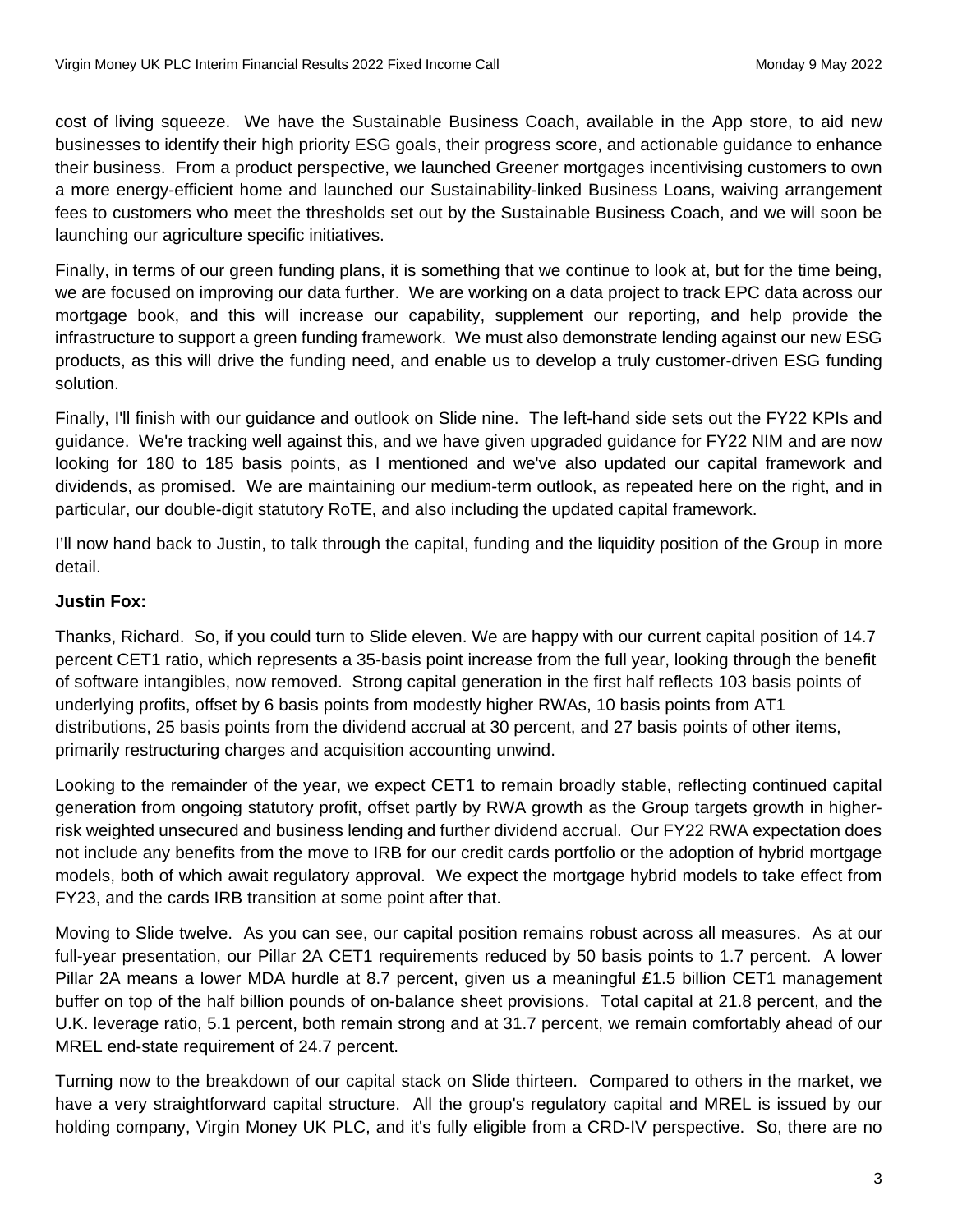issues around grandfathering. There's also no FX exposure in the capital structure, providing stability during periods of market volatility. We have an excess total capital of 8.3 percent over our regulatory minimum and as I've mentioned before, we don't have a target level for AT1 or Tier 2 per se, but what we're looking for is a balance between maintaining a regulatory efficient buffer while supporting our targeted growth aspirations, which as we've explained before, include a higher allocation in unsecured and business lending.

Over the medium term then, our AT1 and Tier 2 stack will evolve, as we manage buffers within the parameters I've just mentioned, primarily through redemptions and refinancing activity and as a reminder, our call policy remains unchanged. Future capital call decisions will be assessed on a broad economic basis, so, balancing factors, including balance sheet movements, relative funding costs, current and future regulatory capital and MREL value, rating agency treatment, and wider wholesale funding needs. And of course, all calls are subject to PRA approval, with whom we have an active dialogue.

Turning to our MREL position, as I've already mentioned, our MREL ratio of 31.7 percent comfortably exceeds our end-state MREL plus buffers requirement of 24.7 percent of RWAs. Again, we do aim to maintain a suitable buffer over our end-state requirements, to help better manage maturity risk.

Our view on issuance guidance hasn't changed since the full-year. That is, we don't see a need for incremental capital issuance over and above refinancing, and the timing of refinancing will reflect a broad spectrum of factors, not least having stable market conditions. And as we have no senior HoldCo senior issuance plans this year, again, given our comfortable MREL position, and the fact we don't have any HoldCo senior redemptions until 2023.

So, turning to Slide fourteen. What I've just said makes a lot of sense in the context of the updated guidance on our capital framework. This reflects a refinement to our internal risk appetite, which has been informed by the conclusion of our inaugural Solvency Stress Test exercise, which I will come to in a minute. As a result, we think that a CET1 target of 13 to 13.5 percent is a sensible target level for us to be operating at, particularly when set against our expected regulatory minimum, as set out on the left-hand side. But, given the current heightened macroeconomic uncertainties, we expect to operate above this range for the time being.

We're also pleased to return to paying dividends sustainably and are committing to a full-year dividend payout ratio of 30 percent. This payout supports our expected growth plans and allows for at least some net capital generation. This first year, we're paying a 2.5p dividend at the interim, and going forward, we expect to pay around a third of the prior year's total dividend, alongside our interim results with the remainder as a final. We will supplement the ongoing dividend with buybacks subject to ongoing assessment of surplus capital, market conditions, and regulatory approval.

In terms of timing, we expect that any buybacks would be aligned to our May interim results from full-year '23, not alongside our November full-year results. This timing reflects the conclusion of the Bank of England's stress testing process and subsequent buffer determination, which is generally at the end of the calendar year. We've not ruled out buybacks for the current financial year. However, we would need to take into full consideration the current uncertain environment, and any buyback would be subject to regulatory approval. It's worth noting that our total capital MREL buffers will remain comfortable, even at our target operating CET1 range and fully-optimised AT1 and Tier 2 buffers and allow for a sensible buffer over MDA, particularly when compared to larger domestic peers.

Moving on to funding, on Slide fifteen. We delivered further growth and customer relationship balances, which were up 4 percent in the half, thanks to strong performance in new current accounts, supported by our compelling new Brighter Money Bundles; adding product features, such as the launch of debit card cashback,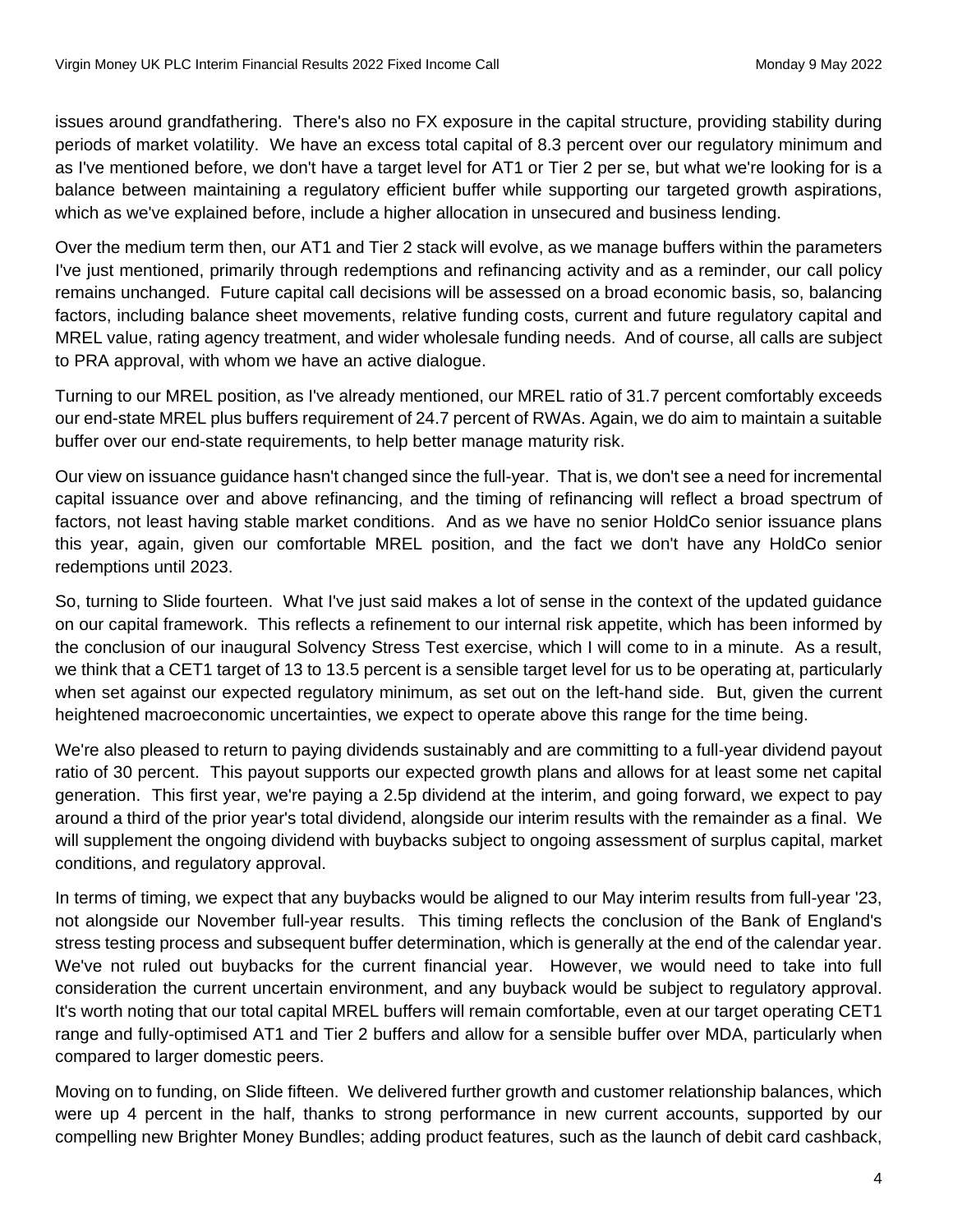and improved customer experience, supported by further roll-out of digital onboarding. Relationship Deposits now comprise 50 percent of total customer deposits, which, together with a further reduction in more expensive term retail deposits during the period, meant we further improved our funding mix, which drove an overall reduction in cost of deposits, despite higher base rates.

On TFSME, when the scheme closed in October 2021, we had drawn our full initial allowance of £7.2 billion, whilst repaying all of our TFS drawings. At £7.2 billion, TFSME represents 8 percent of total assets, which feels like the right balance between supporting additional lending for the real economy, whilst not increasing refinancing rates. As with FLS and TFS, we plan to repay TFSME about one year ahead of contractual maturity and having almost a billion pounds eligible for tenor extension to 6-10 years helps to reduce the cliff-edge risk further.

The incremental TFSME drawings, along with the successful £600 million 5-year covered bond transaction during the period meant wholesale funding increased to £15.5 billion, as at the first half, offsetting the reduction in term deposits. We continue to expect  $E2 - E3$  billion of issuance this year, and have made good progress in the first half, with a successful £600 million covered bond trade in February, followed-up with a £700 million RMBS issuance in late April achieving solid outcomes despite what has been a challenging market.

Wholesale funding costs have clearly widened since the start of the year, for reasons we all know and understand. Those increased costs are in line with our funding plan assumptions, largely because our financial planning process happened much earlier than other banks, given the timing of our year-end. Our overall strategy remains the same. We compare wholesale funding costs, liquidity costs against the franchise benefits and wider strategic goals associated with our deposit strategy, to ensure we optimise the overall funding costs for the bank.

Quickly, on liquidity, LCR was 139 percent because we opted to manage liquidity slightly lower, as more of the term deposits have matured away. However, it continues to comfortably exceed both regulatory requirements and more prudent internal risk appetite metrics, ensuring a substantial buffer in the event of any outflows due to the cost of living squeeze.

Moving to Slide sixteen, we're pleased with our performance in our inaugural Solvency Stress Test, and as you can see from the left-hand side of the slide, performed well relative to peers in what was a test designed to simulate a severe path for the UK economy in 2021 to 2025 on top of the economic shock associated with the COVID pandemic. On a pre-management actions basis, our CET1 drawdown of 5.1 percent was amongst the lowest in the peer group and shows resilience to outcomes for the UK economy, which are much more severe than current forecasts. With an excess to published reference rates from both transitional and non-transitional basis, and no requirements to take any additional capital actions, this was a solid first-time performance, and supported our updates to the market on our go forward capital framework and distribution policy that I discussed earlier.

On top of the regulatory deliverables, just as a quick reminder, along with the other larger UK banks we submitted our first resolvability self-assessment earlier this year. If you're not familiar with the Bank of England's resolvability assessment framework, certain firms are required to perform an assessment of their preparations for resolution in which they identify any risks to successful resolution, and the plans in place to address them, submit a report of that assessment, and publish a summary of that most recent report. This is designed to make resolution more transparent, better understood and more successful should it ever happen. The Bank of England said it intends to make a public statement concerning the resolvability of each firm in scope in June 2022. We will also be required to publish our own assessment alongside the larger peers. We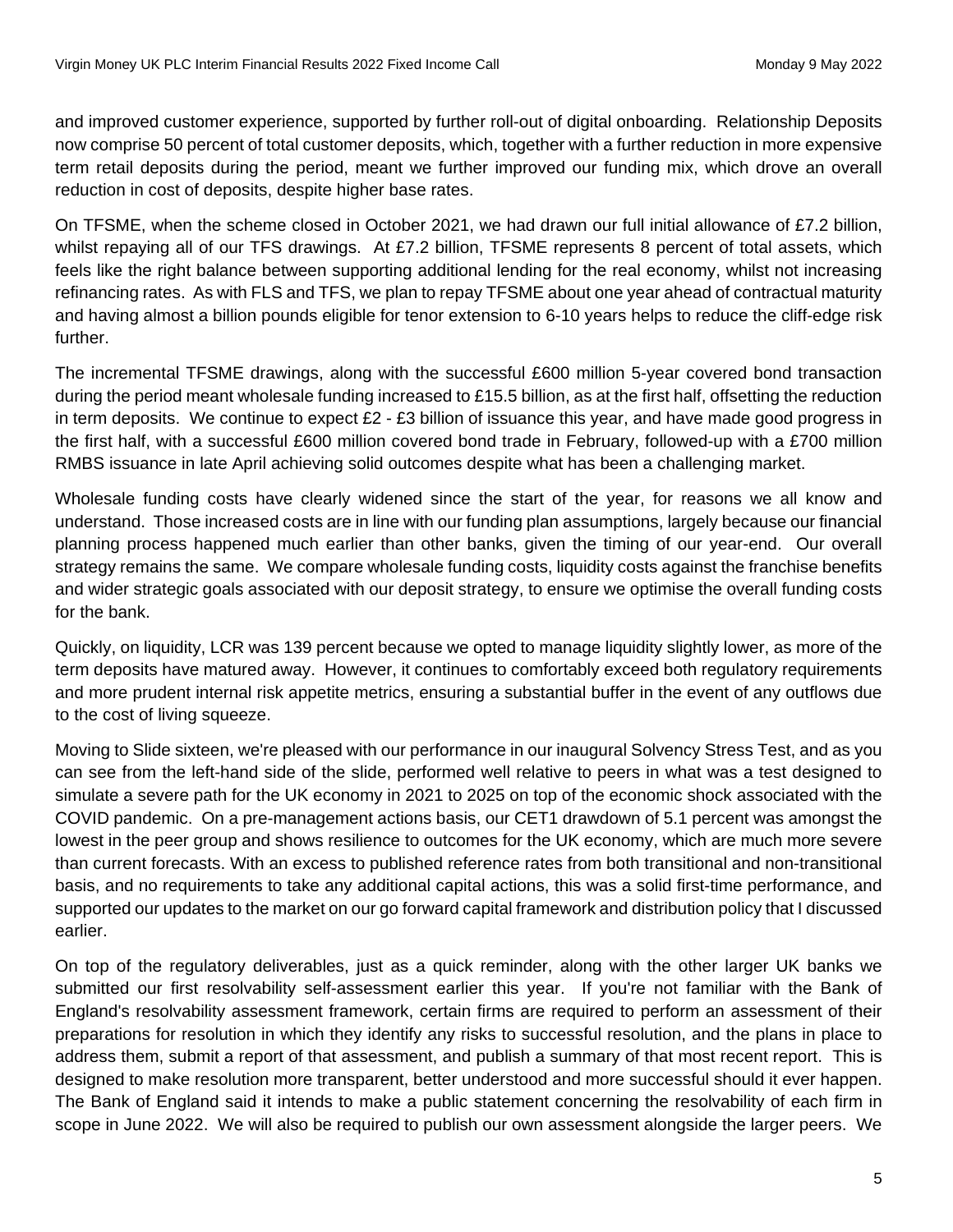believe that the inherent merits of our simpler, more manageable scale helps position us well against larger, more complex firms.

Moving to Slide seventeen. I'll update you on our structural hedge first and then move on to our rate sensitivity. On the left, you can see at the first half, the group has £32 billion of balances in the structural hedge, having increased the size of the hedge in October last year reflecting one of the benefits of our deposit strategy. The average yield has increased from 45 basis points in the first quarter to 52 basis points in the second, reflecting the higher rate earned on the invested balances. You'll also recall we have a legacy hedge position that was previously unwound in the full year '20. The full year '21 contribution was around £150 million, and a full year '22 contribution is expected to be slightly lower, at around £120 million. So, overall, strong and increasing contributions from our structural hedge going forward.

On the right-hand side, we have set out what this means for interest rate sensitivity. You can see our interest rates sensitivity is pretty low in year one given the scale our of structural hedge and using our standard pass through assumptions. In practice, we have benefited significantly from rate rises recently as deposit pass through has been low. We've also now disclosed our interest rates sensitivities in years two and three, with the benefit in both years relating to the rollover of the structural hedge which builds up meaningfully over time in the rising rates environment.

Moving finally to Slide eighteen. So, in concluding, I would like to reflect on the progress we have made in the last couple of years. Many of you will have heard me say this before, but we sit in a category of one between the large O-SII banks and the challenger or larger mutuals. I still think that is fair, but I also think it comes with more advantages than disadvantages, but you'd expect me to say that. We're managing the transition to being tier one bank reasonably well; the stress test outcomes really demonstrate that. That transition has been quite intense and is a good reason why overall I think we don't fit into that challenger bank category. Integration is done and we are fully engaged now on our transformation, which is delivering results. Our balance sheet resilience is coming through, and that's a positive step for investors up and down the stack. Capital has improved -- in part because the balance sheet is lower risk than the market perceived, and performance over the last couple of years has shown that -- but we also have prudent risk appetite which is reflected in solid asset quality with robust coverage that sits above pre-pandemic levels.

I see our announced capital framework as being creditor supportive. Funding and liquidity are robust at a time when we have been transitioning the composition of our funding mix. That transition has helped in being able to lower deposit margins, but also helped build up the structural hedge, all of which supports NIM. Overall, we have distinct financial momentum in the first half of the year. Our balance sheet is conservative and wellpositioned to manage an uncertain outlook. So, when it comes to thinking about our debt stack, our view has evolved. Initially, it was about managing down that overall difference to larger peers. Now, all of that has already happened, and therefore it will hopefully work its way through the stack as and when we refinance it.

Going forward though, what we think and talk about internally is where the fair value point is relative to those larger peers. There's an inherent strength to being a simpler, less complex bank that has enough scale to operate competitively in the markets it likes, with a risk appetite it is comfortable with. We think that means that there's further room to go in our relative performance to peers. What that differential should be is something for us to work out with all of you. In my mind, that all makes a pretty compelling investment proposition that supports further spreads compression to peers. So, for now, open up the lines for questions.

Operator, please go ahead.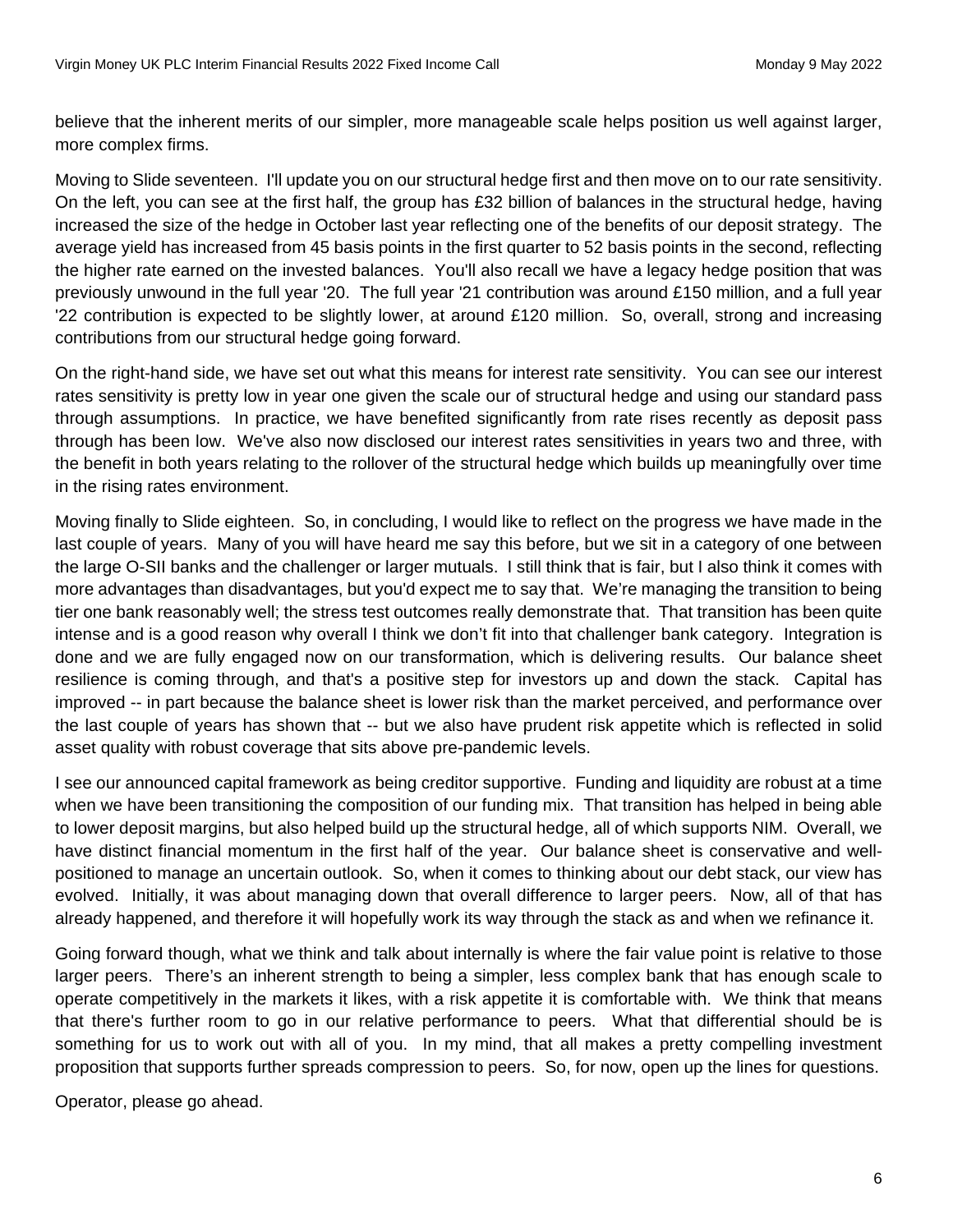## **Operator**:

Thank you. We take our first question from Corinne Cunningham from Autonomous. Please go ahead.

## **Corinne Cunningham, Autonomous:**

Good morning, everyone. Thank you for the call. I wondered if you could give us bit more detail on your liquidity position and your funding plans. And so, for example, what would the LCR look like if you excluded the TFSME and a bit more detail perhaps on how you intend to replace that. Thank you.

# **Justin Fox:**

Well, I'll have to come back to you as to what it would look like ex the TFSME, Corinne, so, let me follow up on that afterwards. The way I think about it is we have seen elevated liquidity across all banks over the last couple of years, partly because of the excess deposits built up during COVID pandemic. But we have been managing some of that down principally because we been able to build up the relationship deposits and seen term deposits come down as a result and therefore, we haven't necessarily had to go out and look to maintain let's say, an LCR of about 150 percent. On a go forward basis, I think somewhere between 135 and 140 percent is about the right level and what that means is the way we've been thinking about it recently is clearly we've seen a mark up in terms of the increased cost of wholesale funding, certainly, relative to the back end of last year and certainly through January. And that is less of a concern for us because when we set our plan, effectively last summer because of the timing our year end and clearly, the cost of funding wasn't at the very low levels at that point.

So, the way we think about it is we have spread the drawdowns of our TFSME over the period, and what we'll be looking to do is effectively refinance those maturities up to one year in advance. So, that's what points us towards £2 - £3 billion of increased issuance primarily through covered bonds, but also with support through the RMBS programmes. And I think a couple other things that we did last year in terms of simplifying some of our funding programmes helps out; certainly the integration of the two type of bonds into a single covered bond program is helpful. And I think, the two transactions that we've done this year have been helpful exercises for us in terms of name recognition, because that was the first-time post-integration. The market got to see the benefits of the integrated platform.

Matt, have I missed anything else off that you would like to point out?

# **Matt Harrison, Virgin Money UK:**

No, I don't think so, Justin. We can follow up on the LCR point, and Corinne we do -- on Page 61 of the interim financial results, which were published last week, give the breakdown, but let us come back to you on that.

### **Corinne Cunningham:**

Thank you.

### **Operator:**

We take our next question from Daniel David from Autonomous. Please go ahead, Daniel.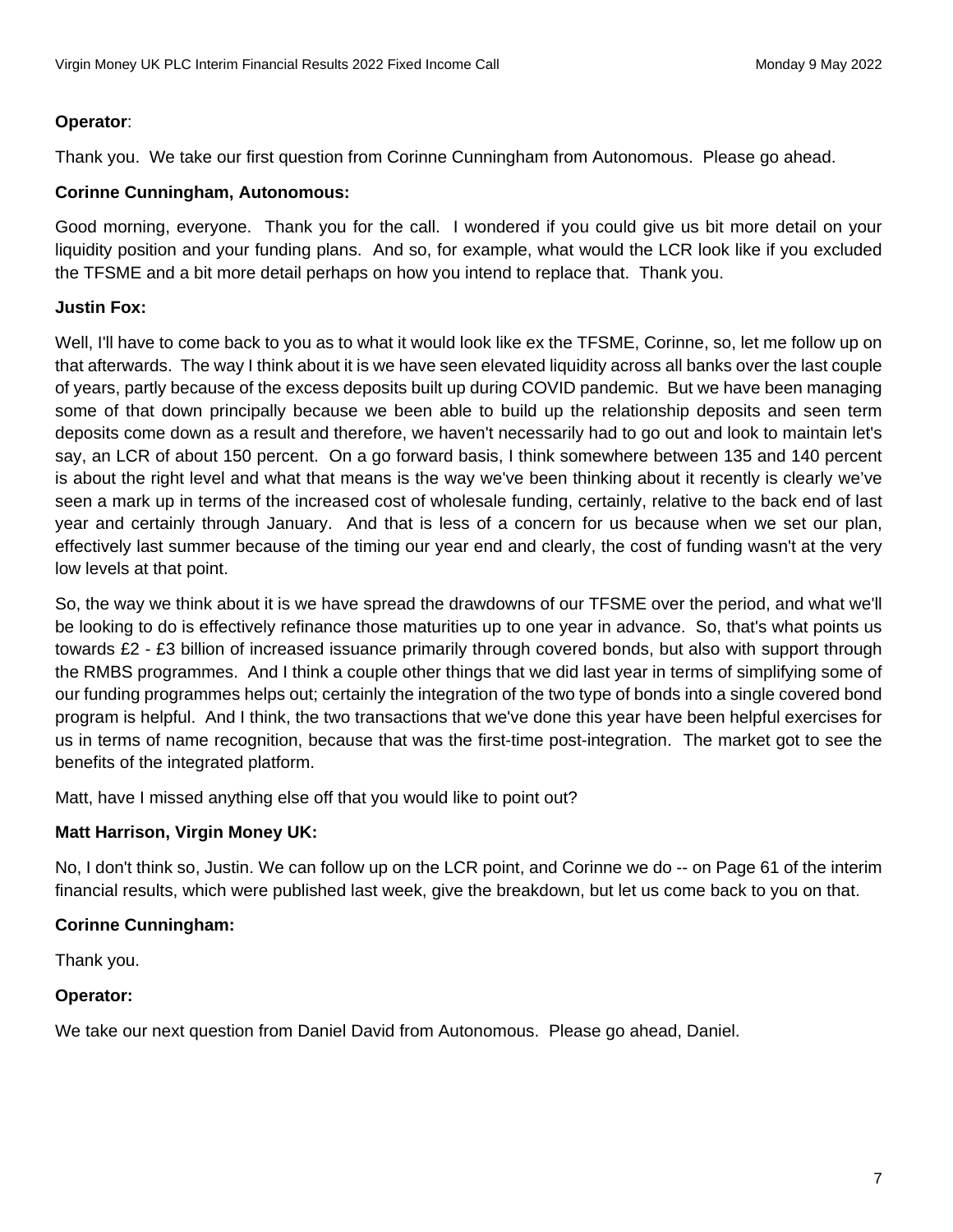### **Daniel David, Autonomous:**

Good morning, all, and thanks for taking my question. Just a couple, just based on what you said. I guess, you talked about the catalyst to your bigger peers in regards to where your debt trades. I'm just wondering, is there anything that we should be looking out for, is it likely to be a ratings upgrade that could see you tighten in? Or is there anything else that you call that you're looking for in the short term to maybe close that gap, or is there anything else you'd call out?

And then just a bit more of a broader one. So, obviously, we had the Bank of England's update last week. Does that change your view on the macro-outlook? Any thoughts with regard to their points on how that could impact your planning going forward? That'd be great. Thanks.

# **Justin Fox:**

Yeah, sure. Let me take the first point, and then I'll bring in Richard for the second point. There isn't a specific catalyst that we're looking towards as being an event-driven exercise that would change our perception, I think it's something that we continue to work on over time. You know, we have an active dialogue with all of the agencies and we've been talking to them very actively about our plans and the execution of those plans. I think they'd like to see more evidence coming through, in terms of delivery or in terms of progress against those plans. But I don't think it's a specific event that would cause us to say, okay, job done. We have been, I think, if I look back over the last couple of years, Daniel, where we started off was, what is that absolute level of difference and over time, you know, that has improved. When we talk to the street, when we talk to investors, I think it's a question of improving that perception around our ability to deliver on the strategic agenda and look at the sort of benefits of being our size and scale and being able to operate meaningfully in the markets we choose.

Richard, is there anything more from your perspective, because I think clearly, you look at the broader IR side of things.

# **Richard Smith:**

No, not specific to that. I have to talk to the macro as well I think, Daniel, your sort of point around, did the Bank of England change our view of anything? I think we had already started to incorporate quite a lot of the themes that they talked to. When we look at the inflationary backdrop that we've seen, we've already been building into our underwriting some of the sorts of cost-of-living stresses that people are seeing. If we put that in context on the personal side, we've been building in additional affordability checks that have higher energy costs associated with those. We've also been factoring that into our review of how we think about business lending as well and the sort of roll-off, and customers fixed energy contracts within that.

On the existing book that we have, we added an affordability stress PMA, so an additional buffer, of around 25 million in the half, which provides a bit of conviction just around the backdrop as well as the new underwriting that we're doing. I think we continue to monitor very closely the early warning signs that we're seeing. We're not seeing anything currently, we do stand ready if there were to be any areas of emerging issues to support customers through that, but at the moment, there's nothing presenting.

I think the other point I should make as well is just around the rate environment that we're operating in. We are, again, stressing customers already to a level above the current rate environment but if we continue to see rate rises coming through, that is already baked into our underwriting assessment as well. But there isn't anything that's really changed our view. It seems that obviously, we've been observing anyway, and they're already being baked into how we are operating as well.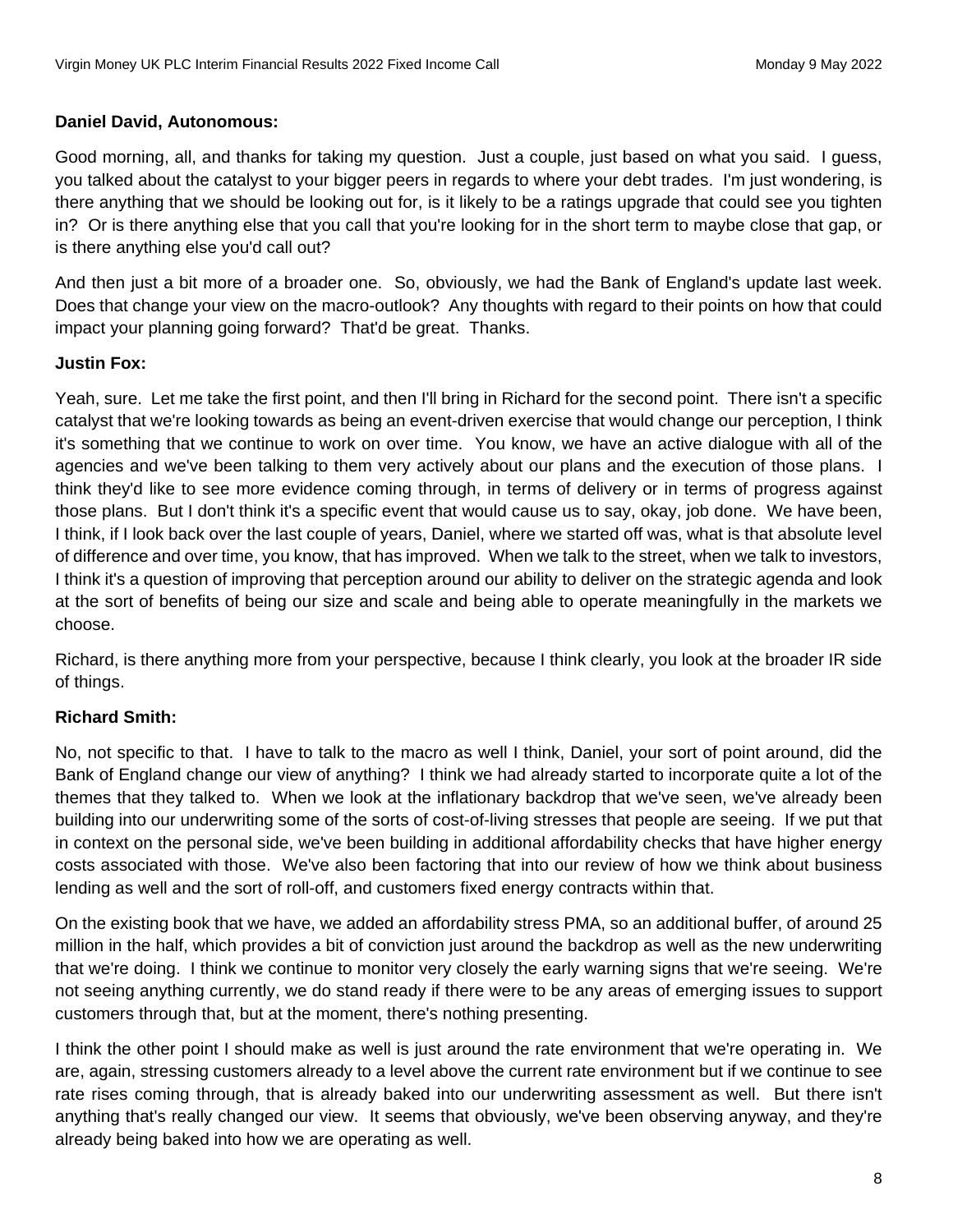### **Justin Fox:**

I think the only other point I would say is that we've also been reflecting that on the liability side. So, clearly, with the benefit of rate rises coming through and a steeper swap curve we've been having and, away from that, the widening of costs within the wholesale side, we have been having reactive discussions with our deposit teams in terms of the relative value of where pricing is in deposit market, I can certainly see it becoming, you know, slightly more competitive going forward given those factors.

## **Daniel David:**

Thank you. Maybe just one quick one, just following up on kind of size and scale. I think when we've talked in the past, you've mentioned that you were still digesting previous deals, so, maybe any comments on the M&A? I realise the market's maybe a bit more difficult than in the past, but just anything you can say on M&A or your outlook that'd be interesting. Thanks.

### **Justin Fox:**

Richard, did you want to take that one?

## **Richard Smith:**

Yeah, sure. So, nothing really changed in terms of our thinking. We continue to have a compelling organic strategy, and that remains our primary focus. We updated at Q1 to say that, if there were to be any sort of M&A activity, it would be focused much more towards smaller bolt-ons, and not so much the larger-scale M&A. But there isn't anything specific, and as I say, our kind of overall focus remained very much the organic strategy that we laid out at the full year and delivering that.

### **Daniel David:**

Thank you.

### **Operator:**

We take our next question from Robert Montague from Allspring Global Asset Management. Please go ahead, Robert.

### **Robert Montague, Allspring Global Asset Management:**

Good morning, thanks very much for the call. Just one very quick question. On capital ratios, you refer to various internal model changes coming down the line. Can you quantify the impact on the ratio from those model changes?

### **Justin Fox:**

Richard, have we offered guidance on what we expect that impact to be?

### **Richard Smith:**

We haven't for some time. So, we did quantify the impact of hybrids a while ago, but things have moved on a little bit so, I would steer away from that at the moment. There's two qualitative comments that I can maybe give that might be helpful. The model changes that we refer to, there's two sets, so, there is mortgage hybrid models, which are anticipated to be an FY '23 event. We do expect those to be beneficial to us based on what we know today. We weren't caught by the average portfolio risk weights threshold of 10 percent, given that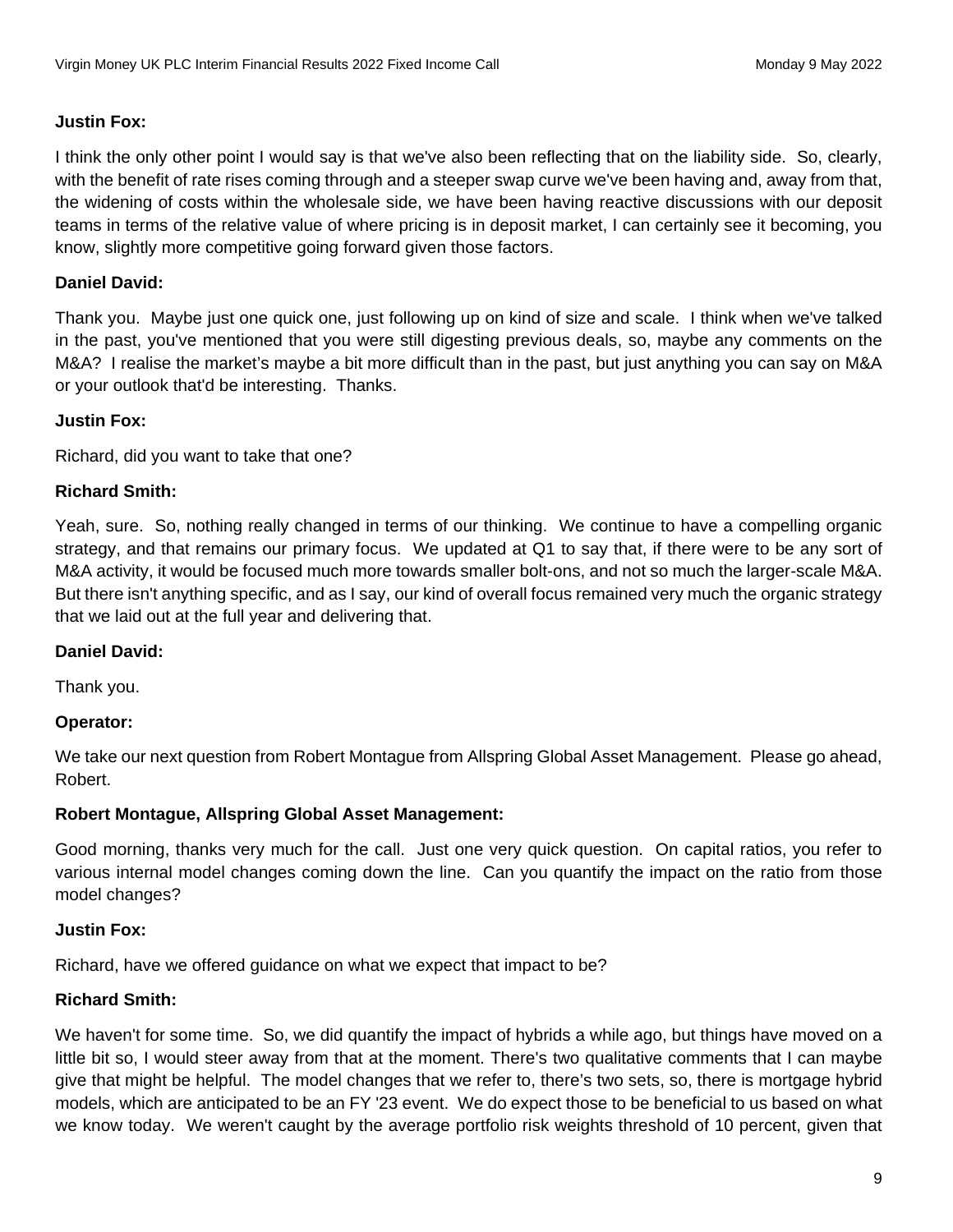our average density is about 16 percent. The only comment that we've made around hybrid is that directionally we would expect it to be positive but we'll wait and see sort of how things crystallise as we get closer before quantifying that.

The cards IRB model changes are anticipated now to be an FY '24 event and much smaller in terms of quantum; we'll work through the plans with the PRA in terms of timing of an update. But as we see things at the moment, they're not a significant RWA change in that sense.

Worth just calling out Basel 3.1 consultations expected in Q4 and we'll see if there are any implications from that around the sort of mortgage hybrid interaction that we've got at the moment, but latest view would be positive FY '23 for mortgage hybrid; cards IRB limited change FY '24.

### **Robert Montague:**

Thanks.

### **Operator**:

We take our next question from Guillaume Desqueyroux from Sanlam. Please go ahead.

#### **Guillaume Desqueyroux, Sanlam:**

Hi, good morning, thanks for the call. I just have a couple. Can you indicate what you think the level of the bank official rate will really trigger further the competition that you mentioned -- like some kind of 75 percent pass through to your customer deposits, that would be kind of where I see the competition. So, if you can give a range where you think each will get more intense, that will be quite helpful.

And I guess, well you covered the other subject, but another question from me would be just on the regulatory front, what are the current operational review from the regulator? What are the key topics they engage you with; in particular I'm wondering on the credit card activity. If they keep maybe investigating or collecting information on the rate that can be disclosed on to customers, and what is actually really happening on the back end, either, like any kind of topic that the regulator spends some time on would be quite helpful. Thanks.

#### **Justin Fox:**

I can take the second part of the question. Richard, do you have a view on the first because I think our internal view of where the Bank of England gets to be probably not in line with the market, we talk about this a lot internally, but I think the market expectations as to where the terminal rate will be is much higher than we have in our plan. But how does that feed through in terms of the overall competitive dynamic between, let's say, the mortgage market? I'm not sure, Richard, if we got a view there.

#### **Richard Smith:**

Yeah. maybe if I can give a couple of comments, and we can frame it in that way. I think at the moment, what you've seen, it's been a very sharp steepening of the swap curve, which has yet to fully translate through into customer pricing on the asset side of things, certainly, in mortgages, you're seeing that, particularly and I think there's a couple of dynamics there. We are seeing customer pricing starting to improve, and you're seeing the sector as a whole start to pass on the pickup in swap curve into customer rate, but it hasn't yet kept pace with the increase that we've seen in terms of swap rates.

Now, clearly, swaps have been more volatile over the last week or so. But overall, I think there is always a lag in a rising rate environment; where you see that start to get passed through more as you progress further on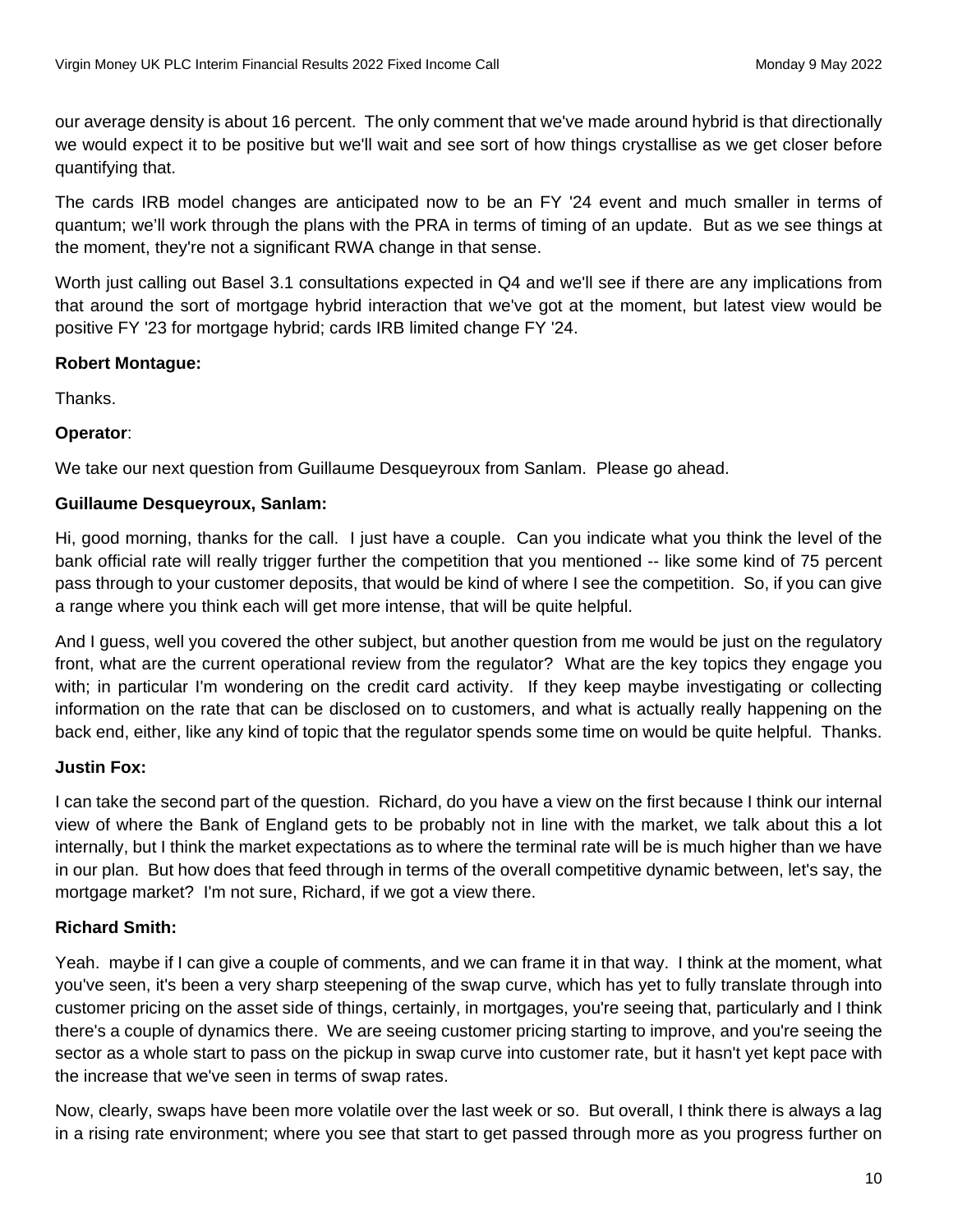and we've seen some pickup there. On the liability side of things, We flagged as part of the results that we were anticipating some normalisation in terms of the savings market and really, there's a couple of factors to that, which is partially some increase in terms of level of competition. The sector as a whole, for us, as well, we've been carrying additional balances related to COVID, we do expect some unwind of those balances start to come through as people spend those deposits that they've built up and we will see sort of how the pass through evolves, but we have assumed that you don't get the same sort of level of passthrough benefits we've seen in the early rate risers coming through, where pass through levels were near zero.

So, I think, you know, in terms of sort of competitive dynamics, at the moment, what we've baked into the NIM guidance, the 180-185 range, is assuming that there is, limited further mortgage spread benefit coming through over the remainder of the year and that you still continue to see a pretty competitive backdrop; a normalisation in terms of the savings market and I mean, that sense of those, sort of, three drivers I mentioned; continued benefit from the roll of the structural hedge as Justin talked to; and continued growth in terms of some higheryielding segments, so those are really the drivers that we're thinking about there.

# **Justin Fox:**

And then on the regulatory side of things, I mean, let's bifurcate between the PRA and the FCA, I think with the PRA, I think there has been a rather intense period of late for us, last year was pretty much consumed with the whole stress testing process and outcomes, particularly, as a first year we've actually done it. At the same time, for us, it was completing and submitting the resolvability assessments. So, the way I sort of think about it is you've got ICAAPs and ILAAPs; they help inform stress testing and the stress testing regulatory cycle, which in turn helps us think about resolvability and recovery planning. So, we're held to the same timetable that the larger banks need to complete these exercises in and that's been quite a transition for us. I think the key things for us are really about, okay, having gone through these exercises, what do they mean for us in terms of how we think about our risk, internal risk appetite framework, and how we're sort of using the outcomes from those exercises - so, that helped inform the capital framework and again, there's been a pretty active dialogue with the PRA around what that looks like, what it means in terms of how we manage excess capital, over and above.

Specifically on FCA driven activity around the insights in a number of underlying lending portfolios, I'm not aware of anything off the top of my head, Richard, that there's anything specifically going on there that we have mentioned to the market. I don't think there is anything in particular.

# **Richard Smith:**

No, there isn't. I mean, there's always a very ongoing dialogue, so you do have lots of conversations around things. They are very focused around ensuring fair treatment of customers across all things, that's not to call anything out, specifically, but just as a BAU basis, we get a lot of dialogue around that. We haven't called anything out specifically in terms of that dialogue, it's obviously typically bilateral anyway, so we don't tend to talk too much in detail about it, unfortunately.

# **Justin Fox:**

Yeah, I think the other area, Guillaume, that there is a pretty active side with the regulators right now is really on the sustainability agenda. I mean, clearly, all regulators have stepped up in that space, so, one of the things, again, when we think about how we apply and implement our sustainability agenda, is clearly very focused on the customer proposition and what that looks like, but also, at the same time, we know that the requirements for regulators are stepping up in this space. So, a lot of that's why we make the point about data